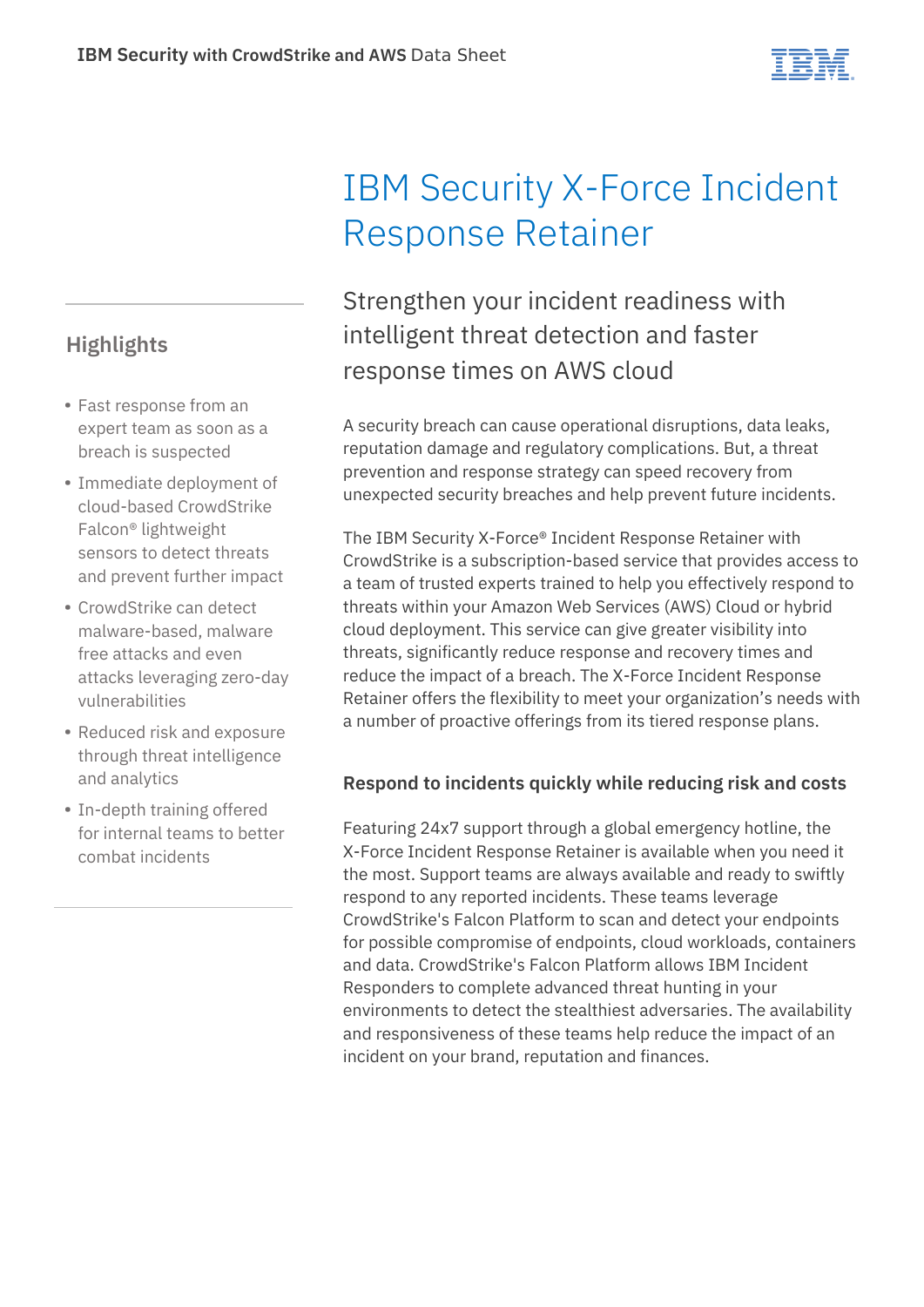

Once connected to the X-Force IR hotline, security professionals will work to diagnose the incident within one hour. Following the diagnosis, IBM experts will be dispatched and can be on site in 24 - 48 hours.

Once onsite, IBM Incident Responders take priority actions by:

- Identifying the source of the attack
- Ensuring complete coverage by CrowdStrike Falcon's single light-weight agent across all assets in the environment
- Finding the root cause
- Connecting the incident to any known threat actors
- Leveraging CrowdStrike Real Time Response (RTR) to manage and reduce the impact
- Provide guidance across all security domains including AWS Cloud or hybrid cloud environments

All options will be explored to prevent the spread of malware and quickly restore systems and networks. IBM Incident Responders also take steps to reduce the risk of future incidents. This rapid response helps you stop attacks in progress, limit their impact and recover faster. Finally, they'll perform an in-depth forensic analysis to uncover every detail of an incident.

For even more insight, the X-Force team can connect global threat intelligence information with specific events and incidents to deliver complete visibility into any incident. And, using data collected from IBM Managed Security Services operations, X-Force can give you deeper insights into current threats and security events.

### **Prepare your teams to prevent or quickly respond to future attacks**

The X-Force Incident Response Retainer has a menu of proactive services that let clients choose the services that meet their most pressing needs, including:

- IR cloud services
	- o Incident response support affecting on-prem, cloud-based and hybrid-cloud environments. Services also include maturity assessment, development of IR plans/playbooks, training and simulation exercises for cloud environments.
- Incident response program assessment
	- o IBM will review your existing incident response program, interview key stakeholders to better understand personnel, processes and technology, and deliver a roadmap containing priorities for improvement.
- Threat intelligence program assessment
	- o IBM will review your threat intelligence services and determine priority intelligence requirements based on industry best practices.
- Strategic threat assessment
	- o IBM will review your key assets to associate threat events to typical attackers, likely infection methods and the techniques and procedures that attackers use.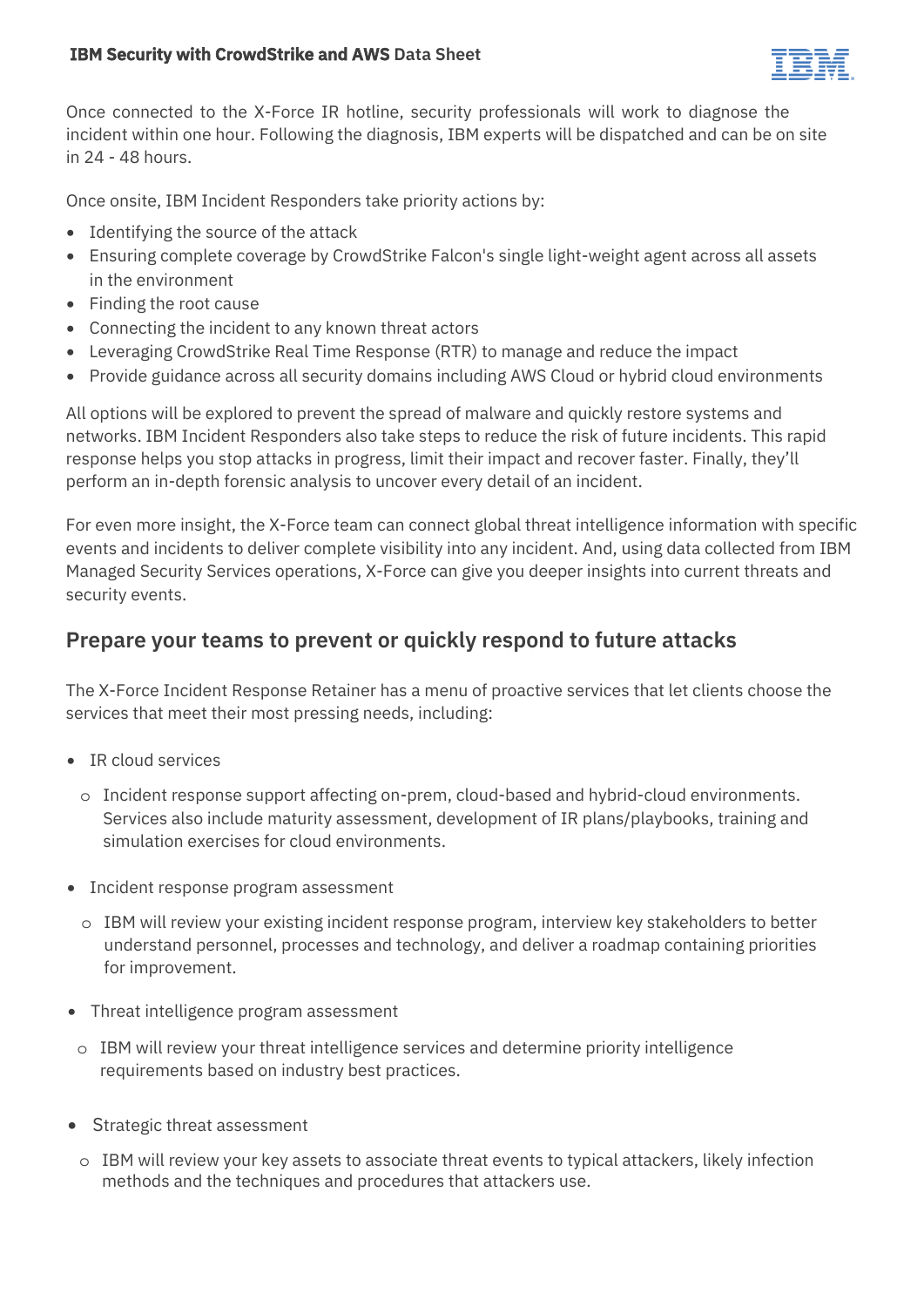#### **IBM Security with CrowdStrike and AWS Data Sheet**



- Incident response playbook customization
	- $\circ$  IBM will analyze your existing playbook or create a new playbook that will address the most likely, high-priority incidents that may occur within your environment.
- Dark web analysis
	- $\circ$  IBM will search the dark web for specific areas of interest using key words. Then, they will analyze the results and provide key findings and recommendations.
- Incident response plan review or creation
	- o IBM will perform a high-level assessment of the client's existing incident response plan and outline areas of improvement. If no plan exists, they will develop a new one.
- First responder training
- $\circ$  IBM will organize workshops to help improve your IT department's incident preparedness, response, and analysis.
- Active threat assessment
- o IBM will find current and historical threats across the enterprise using intelligence generated from IBM and indicator of compromise (IOC) or indicator of attack (IOA) detection methods.
- Tabletop exercises with cyber range capabilities
	- o IBM will prepare security teams to act against real cyberattacks in a simulated, state-ofthe-art environment that tests skills, processes and leadership competence. Through tabletop exercises, organizations can test their incident response plan against multiple scenarios.
- Ransomware readiness assessment
- o IBM will review your readiness to respond to and recover from attacks, including delivering an assessment, maturing rating, recommendations, assessment report, and executive debrief.
- Cyber crisis management
	- o IBM will provide a "whole-of-business" framework to help all business functions to act in unison during a crisis. It includes a program assessment, plan and playbook development, and tabletop simulation exercises.

**Better together** CrowdStrike and IBM Security partner together to provide a collaborative response to an incident and assist to secure your environment and people to manage future attacks. IBM Security offers best in class expertise coupled with CrowdStrike's best in class technology.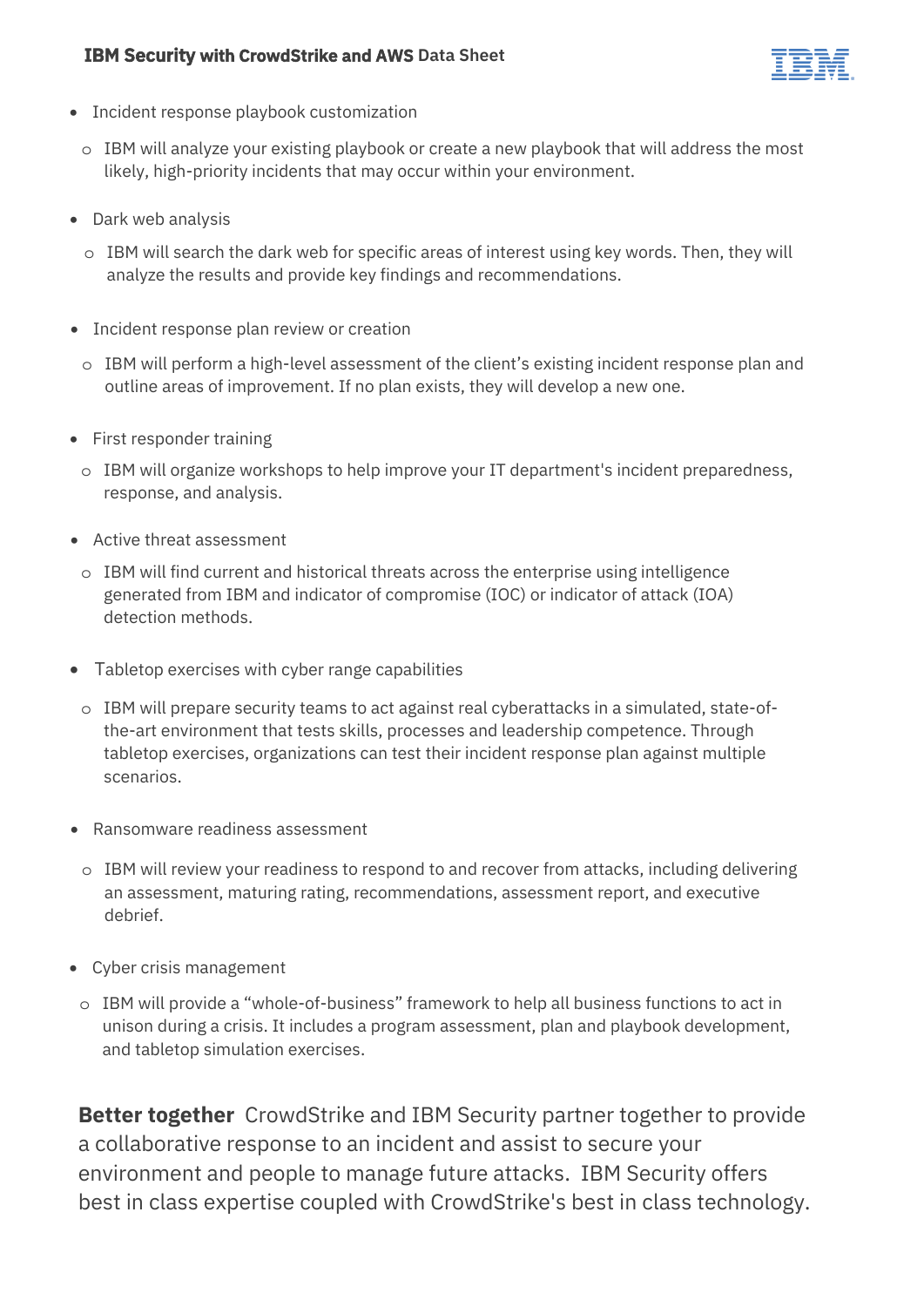

#### **Why IBM?**

Choosing IBM can give you the confidence of working with an industry leader in cyber security. IBM Security is supported by expert professionals with decades of experience in incident management, security intelligence and corrective actions. These experts have supported the handling of hundreds of the world's largest breach investigations across 17 industries in the public and private sector.

# **For more information**

To learn more about the IBM Security X-Force Incident Response Retainer on AWS, please contact your IBM representative or IBM Business Partner, or visit IBM Incident [Response Retainer in the AWS](https://aws.amazon.com/marketplace/pp/prodview-r5zrvepclkkjs?ref_=srh_res_product_title)  Marketplace.

# **Why CrowdStrike?**

CrowdStrike is a global cybersecurity leader that has redefined modern security with the world's most advanced cloudnative platform for protecting critical areas of enterprise risk - endpoints, cloud workloads, identity, and data. Powered by the CrowdStrike Security Cloud, the CrowdStrike Falcon® Platform leverages real-time indicators of attack, threat intelligence, evolving adversary tradecraft and enriched telemetry from across the enterprise to deliver hyperaccurate detections, automated protection and remediation, elite threat hunting and prioritized observability of vulnerabilities.

# **For more information**

To learn more about CrowdStrike Falcon® Platform end-to-end [protection on AWS, please visit](https://www.crowdstrike.com/cloud-security-products/falcon-for-aws/)  Falcon for AWS.

# **Why AWS?**

Amazon Web Services (AWS) provides a global infrastructure with highly durable and available storage services, making it wellsuited for securely scaling your enterprise.

On-demand provisioning enables you to rapidly scale cloud infrastructure resources, so your security services can maintain pace with that or your business growth.

AWS regularly achieves thirdparty validation for thousands of global compliance requirements and continuously monitors its infrastructure to help ensure it is up-to-part across industry verticals.

AWS infrastructure is highly automatable, making it easier for you to integrate custom and third-party security solutions to your cloud platform.

# **For more information**

To learn more about AWS secure cloud infrastructure, please visit security and compliance in the [overview of Amazon Web](https://docs.aws.amazon.com/whitepapers/latest/aws-overview/security-and-compliance.html)  Services.